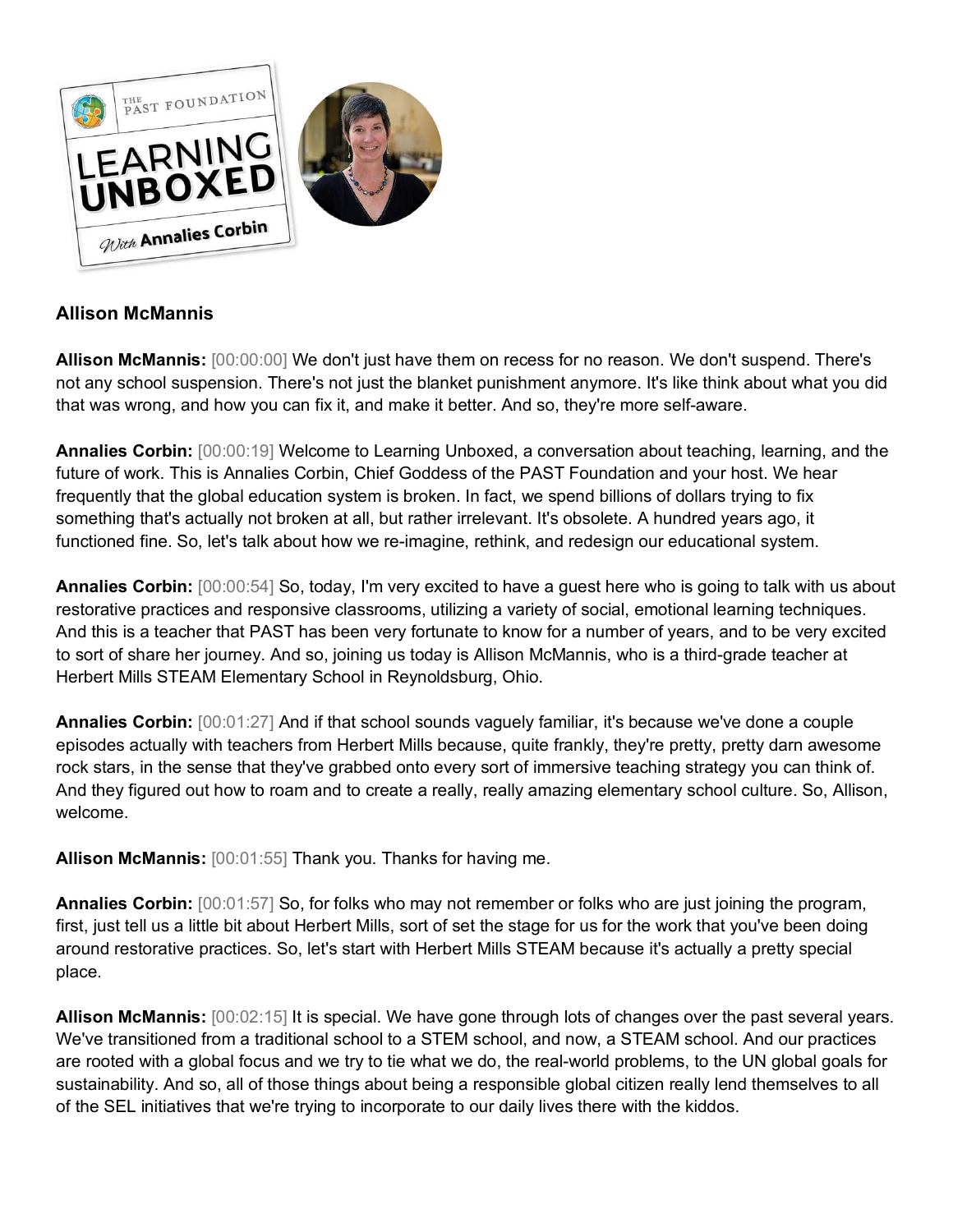**Allison McMannis:** [00:02:49] And so, we really come in, we've settled into a culture that we all really love and believe in. And the staff has gone all in over the past two years to really shift our thinking and our practices to focus on the social, emotional growth with the students, too. And we have completely shifted from a punitive system to one based on logical consequences and restorative practices. And it's been really amazing.

**Annalies Corbin:** [00:03:20] It has been. And I've been in the school and in a few of the classrooms where you've been utilizing those techniques. And it's a completely different vibe when you walk into that classroom where the kids know it's different. And so, for folks that don't understand sort of what restorative practices means, let's start with that. Restorative practices focus on restoring damage that was done and focusing on logical consequences, good or bad, of whatever happens. So, what's the theory and philosophy that you guys grabbed onto the sort of bigger global piece of it?

**Annalies Corbin:** [00:03:47] And then, we'll dig into the weeds about how you adapted this, specifically for Herbert Mills because that's the other piece. Successes come from taking great ideas and strategies, but being able to personalize them to the environment, the community, the students, the participants, specifically. So, let's start with the big picture. What does restorative practice mean for folks who might not know?

**Allison McMannis:** [00:04:10] And so, I'm speaking from my own knowledge without an actual definition in front of me, but we've had lots, and lots, and lots of training over the past few years. And really, what it focuses on is it's up to the communication that we have within our classroom in the building, and it focuses on why things are happening, and how we can fix it within our own culture. Sometimes, it's within just a duo of students. Sometimes, it's a small circle. Sometimes, it's the whole class. Sometimes, it's the whole school.

**Allison McMannis:** [00:04:50] My co-teacher and I have had circles to restore damage that's done between two classes at once. So, it's just a shift to where we're focusing on the root of why things are happening, and if there are some negative effects of things that are happening, looking at how we can repair things and restore them to what they need to be. And it's through communication and understanding, knowledge, and training, education. And so, it's a process. We're still a work in process, but the whole staff has really just decided to make this a practice that is important to us and that we're going to go all in for. And it's really shifted how our building feels and works.

**Annalies Corbin:** [00:05:35] So, Allison, can you give folks an example? So, you said that between the two classrooms, you use this process to resolve something. So, can you give folks a tangible example? It's really, really abstract until you see it or feel it in action, which is kind of hard to share over a podcast. So, can you give us an example? Walk folks through something that was real, and how you made it work. Yeah.

**Allison McMannis:** [00:06:03] So, obviously, I'm in an elementary school, and so our elementary examples might be a little different than some older grades. I know that restorative practices like in a high school can focus sometimes on reintegrating a student after suspension and restoring damage that was done within the school there. Within our elementary school, since we started this, we have virtually no suspensions. We handle everything in-house through this. And every classroom handles their own restorative practices in a different way.

**Allison McMannis:** [00:06:34] And it's based on what the need is in the classroom. So, I can give you an example, one that we did just this year, my co-teacher and I with—actually, we did one with all four third-grade classes this year. That's an even better example. We were finding that there, we had a couple of whole thirdgrade circles. And we found an open space in the school. We circled up the whole third grade. And one of the problems we were having was the kids were roasting each other. And they're trying-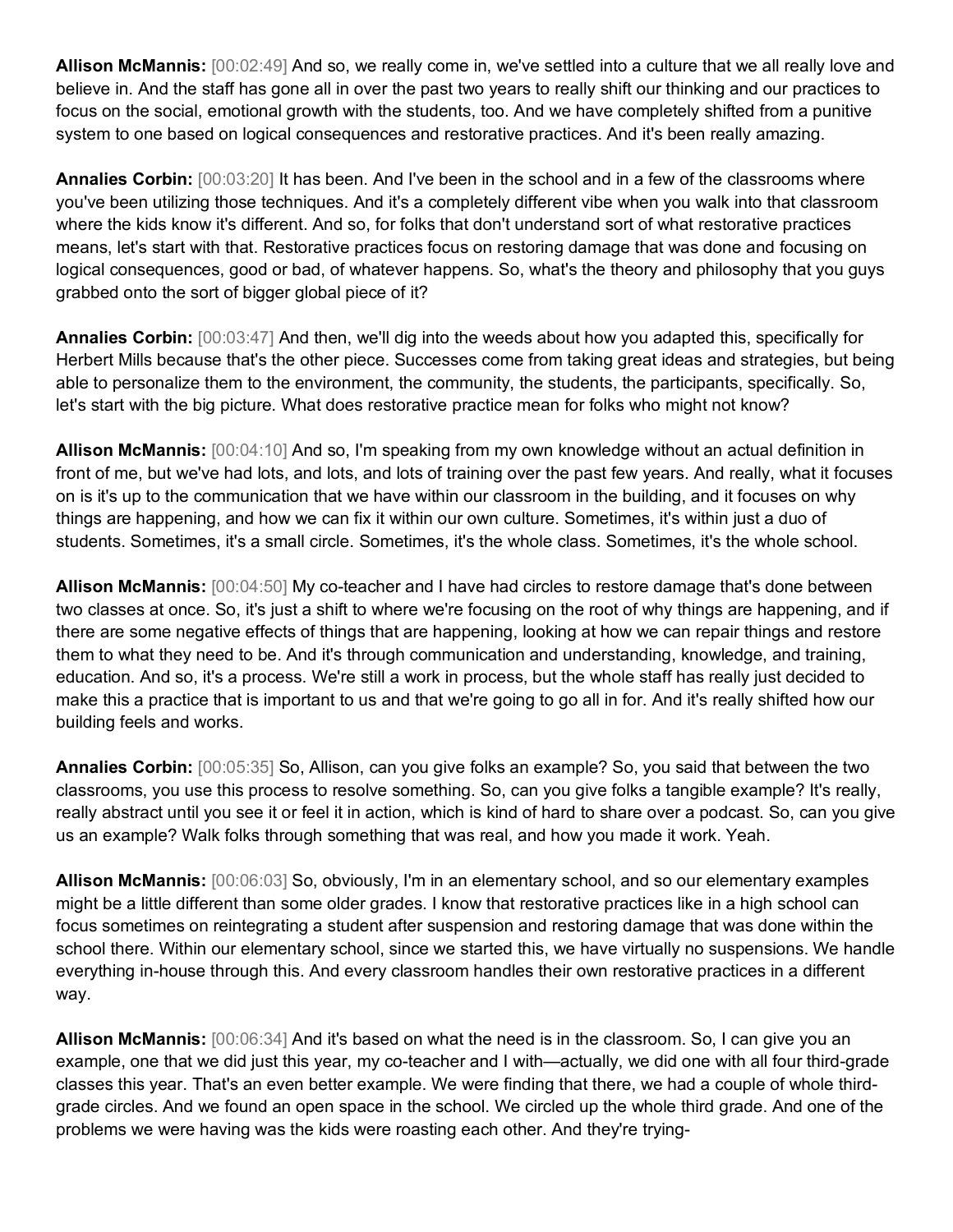#### **Annalies Corbin:** [00:07:01] They were doing what?

**Allison McMannis:** [00:07:02] Roasting, like they call it roasting, like joking with each other. And sometimes, it would escalate into making fun of hurt feelings, then it could lead to fights. And it was becoming an issue that was happening on recess, and you're noticing it in the cafeteria. It was a whole third grade problem. We're departmentalized, and we switch with each other's, and we all have interactions with all of the third graders. And so, it was just a little pop-up of an issue that was becoming constant that we wanted to address.

**Allison McMannis:** [00:07:35] And so, we pulled them all together and we talked about what we noticed. And we had a restorative circle with the whole grade where everybody talked about the issues that they had, and why it was leading to hurt feelings, what the problem was. We came up with solutions. And before we left that day, they were like hugging, and fist-bumping, and agreeing to fix the problem, and it worked. We had another circle earlier in the year where we were noticing that things were becoming too physical at recess.

**Allison McMannis:** [00:08:05] And one of the results of that one was agreeing to just not touch at all for any reasons, even if it's a sport that the physicality was leading to problems. So, that's just an example, but we have much smaller scale circles that if there's an issue that pops up within the classroom, sometimes, we'll just stop what we're doing, we'll circle up in the room, and we'll solve the problem. Everybody talks one at a time. You can give your feelings, you can choose not to. And you just decide how to fix it as a group.

**Annalies Corbin:** [00:08:39] So, one of the things that I love about this process is that it's very equitable, right? When done right, it levels the playing field, whatever that sort of leveling needs to be. And it gives all the participants not only an equal opportunity and an equal voice, but equal weight in finding a solution.

### **Allison McMannis:** [00:09:03] Yes.

**Annalies Corbin:** [00:09:03] And then, I would assume that, that then translates or transitions into all the things the kiddos are doing in the classroom. Is that an accurate portrayal, that you see the experience carry over into the everyday, the mundane?

**Allison McMannis:** [00:09:19] Yes. It's been amazing because now, we've been doing it for a few years. And so, the terminology of circles and the restorative, they know what restorative means. They know what a community-building circle is. We have embedded a lot of the responsive classroom treats into our school as well. And that's sort of how it started, of learning how we talk to the students, how they should talk to each other, and that shift. And that kind of lent itself to the restorative part easing in a little better.

**Allison McMannis:** [00:09:49] And now, the kids are so familiar with it because we use that language and those things to help them throughout the whole school, that it's part of the culture of the building. We have chill chairs throughout the school where they can take a minute to chill and calm themselves down. The teachers are using common language. And the kids know that like logical consequences are a factor now in our building. Most times, when they have done something, I made a poor choice or done something wrong, they'll know ahead of time what they need to do to fix that problem because we don't just have them on recess for no reason.

**Allison McMannis:** [00:10:27] We don't suspend. There's not any school suspension. There's not just a blanket punishment anymore. It's like think about what you did that was wrong, and how you can fix it, and make it better. And so, they're more self-aware and they're more aware of how they impact everybody else there. And we have students now who, pretty consistently around the building, I see it happening, they sometimes ask for the circles themselves.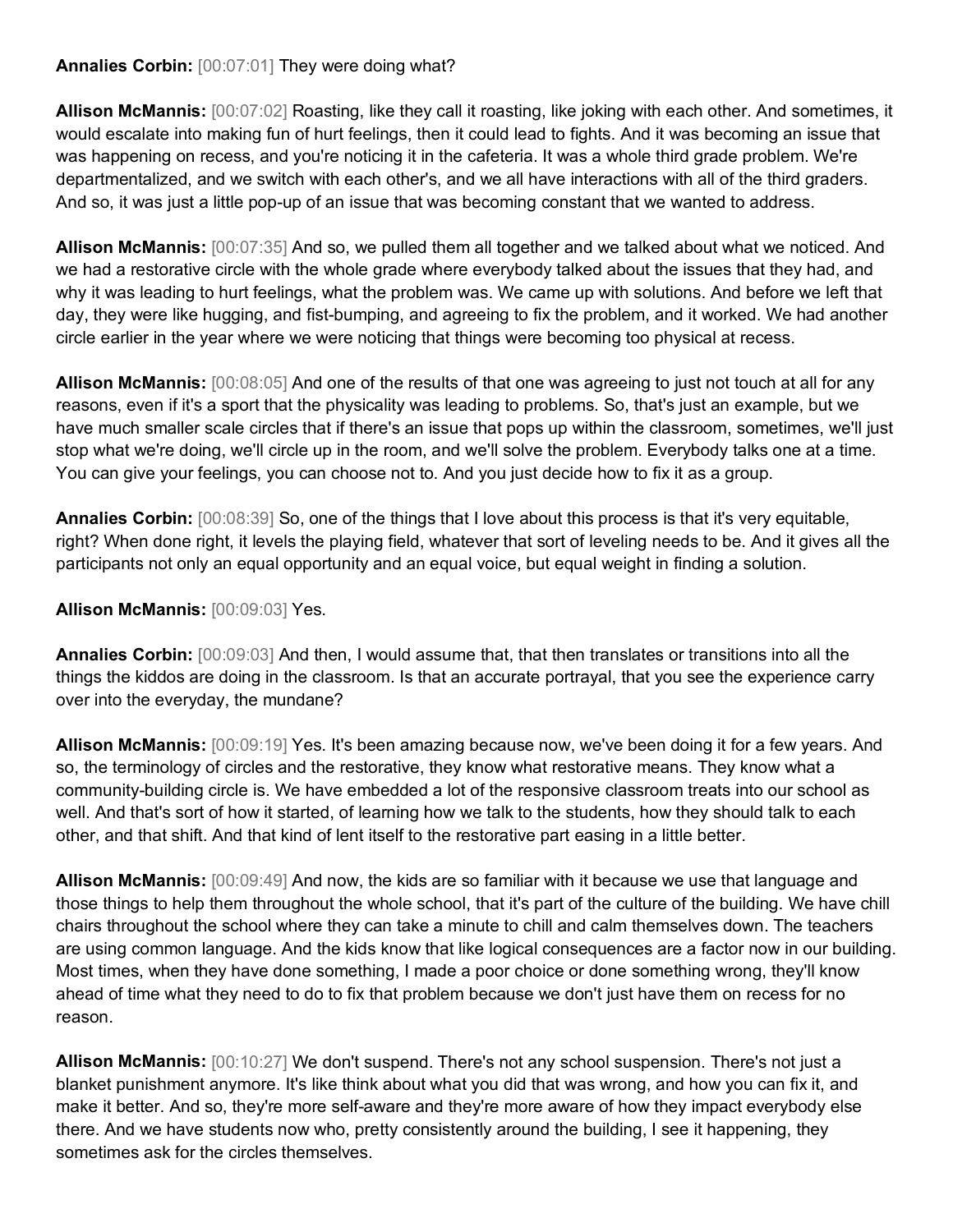**Annalies Corbin:** [00:10:55] Oh, interesting.

**Allison McMannis:** [00:10:56] Yes, they're initiating it.

**Annalies Corbin:** [00:10:56] That's fascinating. That's a real win.

**Allison McMannis:** [00:10:59] It is a super big win. When that first started happening, that was the best thing that we were noticing. It was so great. So, it happens where they're requesting it. And sometimes, they'll want our help to do it. They'll ask us if they can have one. And then, there are other times we'll be at recess, and we'll see one happening from a distance, where they don't even need us, and they're taking care of it.

**Annalies Corbin:** [00:11:19] That's amazing.

**Allison McMannis:** [00:11:20] It is amazing.

**Annalies Corbin:** [00:11:20] That is just like the whole world should celebrate with you because that is epic.

**Allison McMannis:** [00:11:25] Yes. So, we're very proud of that.

**Annalies Corbin:** [00:11:27] Yeah.

**Allison McMannis:** [00:11:27] Yeah. We've had circles with various stakeholders. There have been circles with parents, students, teachers, bus drivers. It's a normal part of their lives now. And as a school, we have tried to educate families about what we're doing. And so, we have heard through some of the parents that there is a carryover happening at home, too, they know what it is and use it. But when we see it within the limits of our school, it's pretty amazing. Yeah.

**Annalies Corbin:** [00:11:56] That is. I mean, congratulations because that is a game changer, and that is true culture shift inside of a school. And that is the epitome of a transformative process, right? Because until we have culture shift, it won't stick, it's just a transitional thing, right? But when the culture itself shifts, then it becomes embedded as part of the everyday, it has a lasting legacy sort of component, both good and bad, right? It can happen with good things, it can happen with bad things. And so, what a huge win to see something as positive. That's just awesome.

**Allison McMannis:** [00:12:35] We're so proud.

**Annalies Corbin:** [00:12:35] You should be proud. I want to talk a little bit about the idea of the responsive classroom because I understand what that is, but we may have listeners who don't really understand the nuts and bolts. And to your point, the restorative came out of the responsive classroom trainings that you guys have done. And you guys now lead that in your building and other places within your district. So, share with folks about what exactly is responsive classroom. And what might a training for that would look like if others wanted to, say, engage in that?

**Allison McMannis:** [00:13:10] So, responsive classroom, I didn't know what it was or what it was about until a group of staff members from our building went to a training. I believe it might have been a three- or four-day training during the summer. And we did to train our situation. And we had a representative from each grade level that came back, and then taught our teams of what the traits are. And we started implementing things slowly.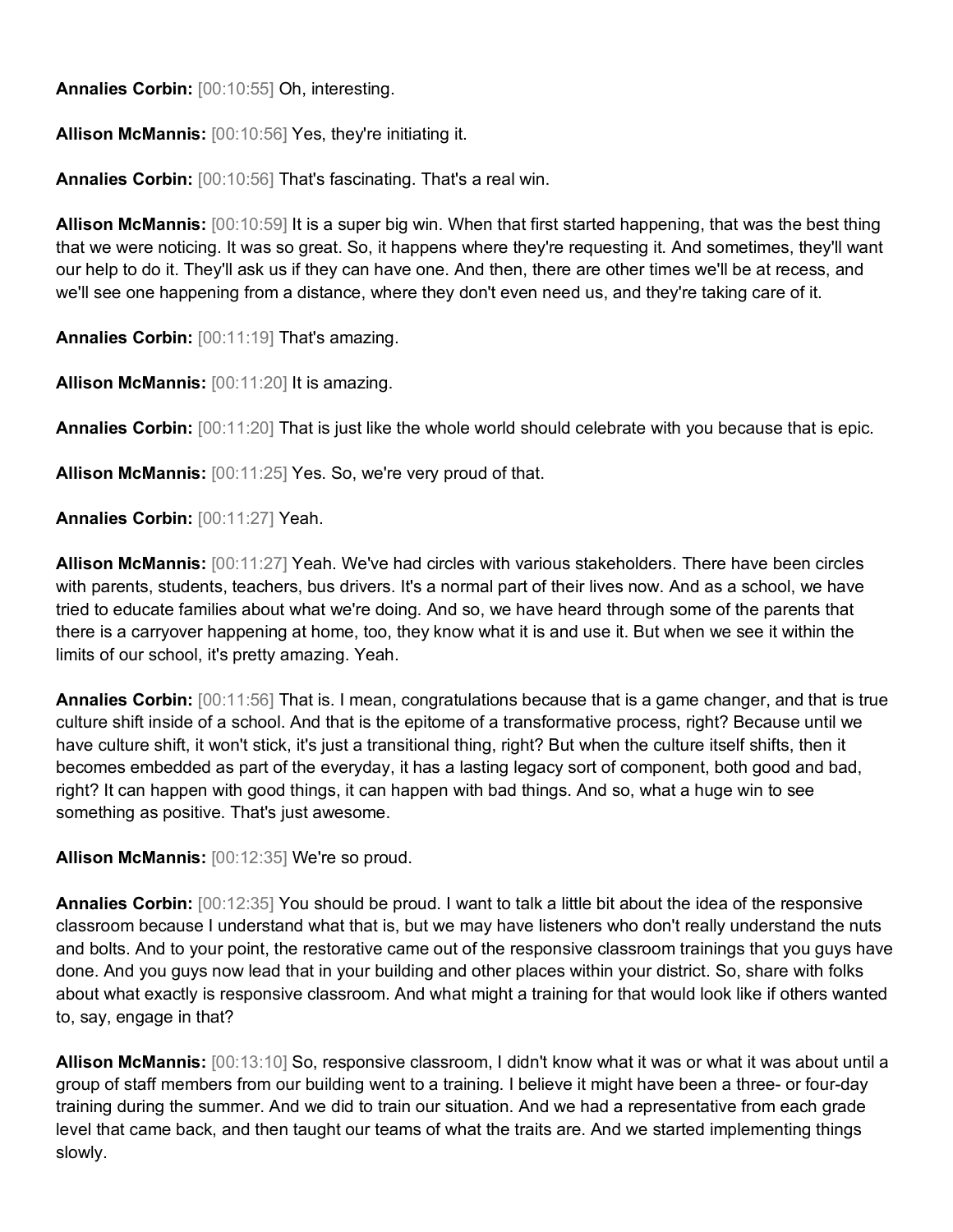**Allison McMannis:** [00:13:36] So, the great thing is within our building, our administrators gave us the freedom to really invest in this, how it works for our classrooms, and start slow, and not feel like we're taking away from academic contents to be able to initiate these things in our classrooms. And so, once we got that training, and I would say different teams and different teachers kind of decided how they wanted to start after that.

**Allison McMannis:** [00:14:08] And so, the responsive classroom traits focus on a shift in how you respond to each other and the needs of the classroom. So, there's a shift in the teacher language. There are specific examples of how to get better results out of the kids and yourselves, how you word things and just being more intentional. There's a focus on logical consequences. There's a focus on the community building. So, we had lots of training on how to start with morning meetings.

**Allison McMannis:** [00:14:40] And in our school, for the most part, I think that's how most of us started, was trying to incorporate morning meetings every day and building that community through there. In the morning, if you walk around our building, it's awesome to see all of the meetings happening throughout the day with the students. It incorporates SEL components, academic components. You can make them more academic, instructional if you want to.

**Allison McMannis:** [00:15:08] And so, it focuses on that. And it really focuses on the students becoming more aware of their actions and how to regulate themselves. So, one of the things that our school really decided to pick up on right away and that we found big changes with was they talk about finding a space in your classroom and it's best if the students name it, and name that space, and choose what's in it. Most spaces in our school, it's a chill chair, a chill zone.

**Allison McMannis:** [00:15:43] And there's a space, it's not like a timeout, it has a more positive spin to it, but students can choose to go sit there if they're feeling either amped up in a good way or a bad way, and calm themselves down. We have sensory tools over there to help them. And we've utilized these chill chairs throughout our whole building. So, that's one of the things from the responsive classroom that really has had a lasting effect on us, and in the teacher language, and the circles.

**Allison McMannis:** [00:16:14] And so, there were just some really good things that we started with that, where we were choosing to speak in better ways. And that was very hard for us as adults who were just used to how we work things, and realizing that that may not be the best way to get results. And for me personally, that's still a work in progress for me as my teacher language. It was so ingrained that I have to still rethink how I speak.

**Allison McMannis:** [00:16:40] And so, we have just focused on this and we help each other out with ideas within our building. And we have been fortunate enough to be able to share our knowledge with other places. But really starting with that, it had such a positive impact on the students and us. And it was calmer almost immediately within our building. It was calmer. I think the students realized we were well-intentioned and wanted the best for them. And that community building with a circle every day, it just made a difference.

**Allison McMannis:** [00:17:17] And being departmentalized, we have circles with each block of students. It's not just a morning thing. You can kind of choose when you want to do it. And so, because that kind of set the tone, the restorative practices of when you have a circle to repair some sort of damage when something negative has happened, you're all more open to each other to listen to what's happening and have more skills to handle it. We focus on the zones of regulation. We've had all of these things that just lend themselves to it, becoming a positive, successful thing within the building.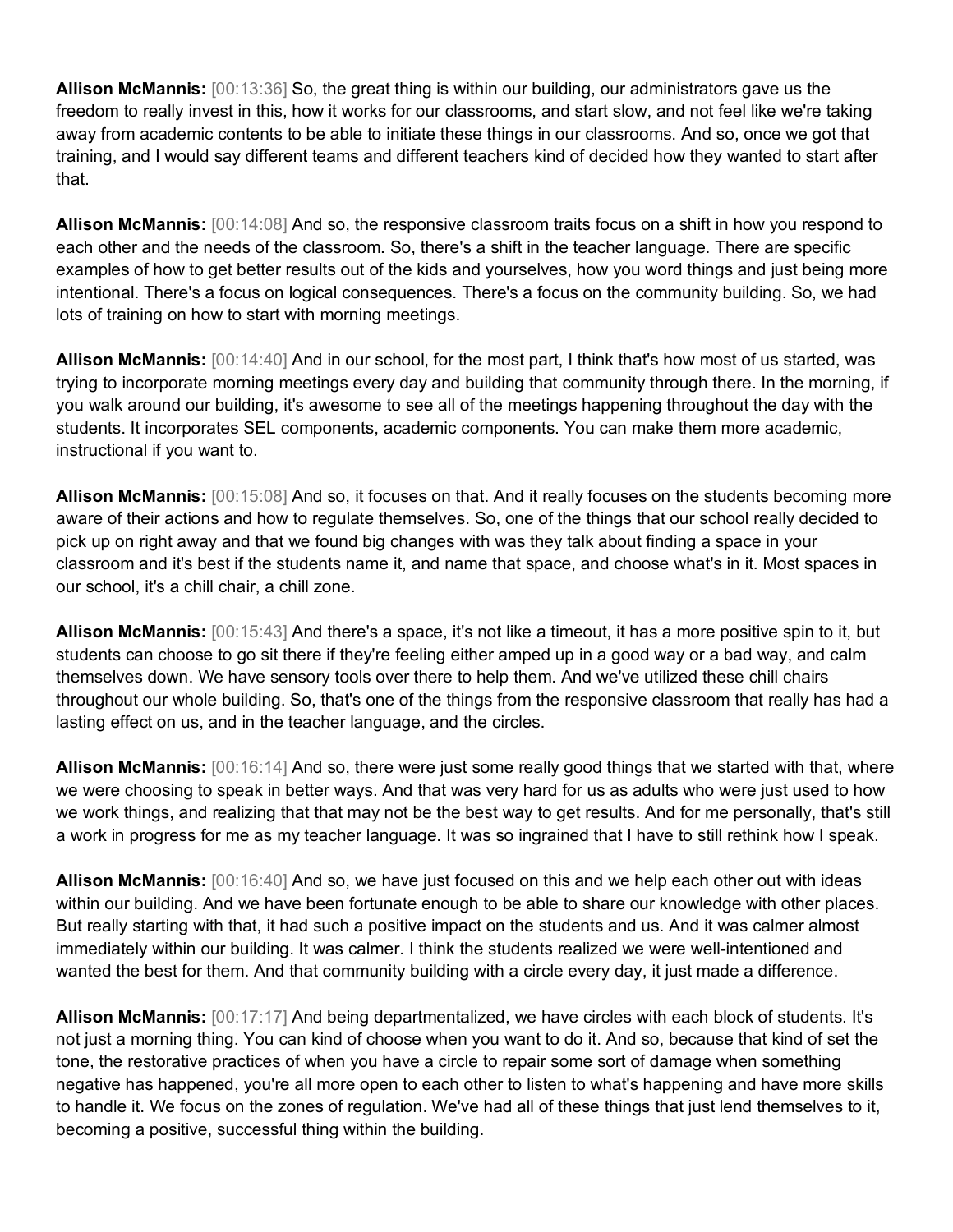**Annalies Corbin:** [00:17:56] And it is, like I said, when you walk into the building, I was there in the late fall, I guess it was, because it's pretty cold, and the vibe in the building is very different. And the vibe in the building in the years that I've been involved with Herbert Mills has always been great. It's always been a wonderful school, but there has been a shift, and it's very noticeable. If you've not been there before, maybe you wouldn't have noticed.

**Annalies Corbin:** [00:18:23] It's hard to say. But for folks who have been in and out, and also, who go in a lot of school buildings, which we do at PAST, it's noticeable. And I think one of the other things that although you may or may not realize it, but I suspect that there is some underlying component to it, are the fact that all of the teachers and the staff, you are learning as you put it, you are changing your own language, right?

## **Allison McMannis:** [00:18:51] Yes.

**Annalies Corbin:** [00:18:51] And as you were doing that, you were learning in real time with your kids, right? And so, they are watching adults learn with them. And there's power in that because it shifts the dynamic of the classroom that now, you are a learner, not just a teacher. And that's important for kids to see in adults because they learn how to learn from you, not just the nuts and bolts, but also the way you apply it. So, that's pretty powerful as well.

**Allison McMannis:** [00:19:17] Thank you. It indeed is a whole staff thing. And I like that you said, it was a great place before. It really was. And I've been at Herbert Mills, I'm a die-hard Herbert Mills person, like I've been there from the beginning of my career and I love it. And I've stayed there on purpose for a reason. And so, it's always been a great place. And I think that we're changing with the times for the better. And it really has made a difference.

**Allison McMannis:** [00:19:45] And we got a grant for a year-long PD when they started, all SEL-based PD, that it was not just responsive or restorative. We had PD on privilege, bias, redlining, all of these things that impact how the world works, and all of that in combination with the actual classroom training we were getting, it was a game changer. You think about things differently. You think of how you speak to people differently. And the opportunities that we have, it's just different. And you can feel a difference in the building, for sure.

**Annalies Corbin:** [00:20:23] Yeah. And it's really awesome. And it's one of those things that it doesn't take about a few steps in, and you appreciate how much time, and effort, and thought went into ensuring that environment, gives you that warm, fuzzy feeling when you go in there, right? It's an elementary school. You should go in there and just be completely jazzed. And that's what happens to me when I go, when I'm in an amazing school environment, when I walk away, that's when I notice it the most.

**Annalies Corbin:** [00:20:53] Because I walk away and I'm absolutely uplifted, and I'm inspired, and I'm jazzed, and I can't wait to see what happens next in that building. And so, those are wonderful pieces. Talk to us a little bit about the parent component in all of this or the community component. There's something at Herbert Mills that you guys utilize called Parent University. What exactly is that? And how does it all tie these pieces through?

**Allison McMannis:** [00:21:20] So, that's actually a district-wide initiative, the Parent University. And we have several members from our school that are part of that district team. And it got postponed because of the closure, but there was going to be, and there probably will be eventually there, an SEL session. So, within the district, we started with these restorative practices die-hard and we're completely committed to it. And it has become a district initiative and a state focus now, grade-band standards for SEL.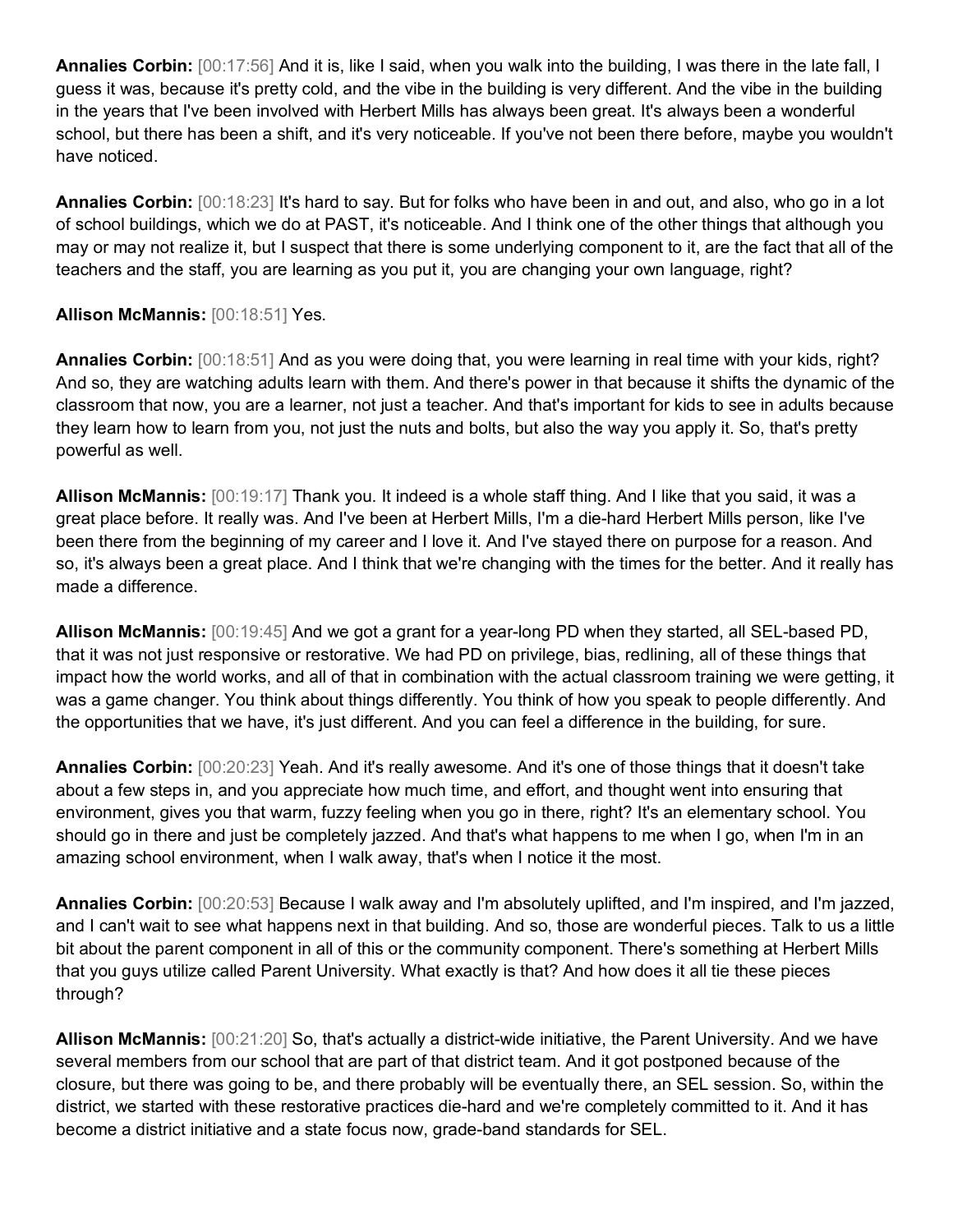**Allison McMannis:** [00:21:56] So, the district has Parent Universities that they've started this year, where it's open to the community of parents within Reynoldsburg to attend and just learn about things that are happening within our district. So, there's an SEL one focused on that. Personally, within our building, we're constantly educating the parents and communicating about what's happening and the changes we've made. We focus at PTOB meetings on some sort of informative component.

**Allison McMannis:** [00:22:24] And this has been part of it, of educating the parents about what we're doing, and why, and the good things that we've noticed from it. And we start off the school year, meet the teacher, it's a component of that night. Here's what we do, here's the type of circles. When you hear circles, this is what it means. When you hear about a chill chair, this is what it is, and what it means, and it's not a bad thing. So, just the education to-

**Annalies Corbin:** [00:22:49] And feel free to put one at home if your kid asks for that, right?

**Allison McMannis:** [00:22:54] Right.

**Annalies Corbin:** [00:22:54] Yeah.

**Allison McMannis:** [00:22:55] Yeah. And so, it's just all about speaking of it not just to our students, but letting the families know about what we're doing at school, so it's not alarming, and there's an understanding with it, and educating about that. So, we start off the school year with that so that they just know that that's part of us now.

**Annalies Corbin:** [00:23:14] So, because of this work, whether it be through the district-wide Parent University or more specifically, the Herbert Mills parents, over the course of the year, especially, I'm thinking about new families who are not so familiar with Herbert Mills, they have a new kid, they've moved into or their child is just not old enough to be attending the school, all those host of different things, these internal mechanisms that you've put in place and the work that you've done to ensure that the families are running side-by-side with you, not behind you, not in front of you, but that they are your partner in that work, not only have been beneficial, but do you think that that has made significant inroads as it relates to what your kids know and when? In other words, that retention, and that deep thinking of knowledge, not just the sort of, yeah, we studied that, but that they're able to bring it back later as you do more and more of your PBL work, and you sort of stack and scaffold these things.

**Allison McMannis:** [00:24:18] Yeah, I mean, it has lent itself to working with each other. We've seen positive results. We do so much PBL within our school. Our students, they're just used to working with each other. They have to work within a group. They solve most of their problems themselves based on the grade level. They know how to better communicate. And I really think that for the most part, from what I hear and know, we've been doing this for a few years now, and the parents, they have an understanding of it.

**Allison McMannis:** [00:24:48] And I think what has truly helped with that is the students are the best advocates for it. They go home and they talk about, I had a circle, we've heard from parents that they hear about the circles when they get home and how great it is, and the kid feels relieved that something is resolved or that's working. So, the kids talking about it positively and the positive effects of it, I think, is helping. And I think that there's a better understanding of it.

**Allison McMannis:** [00:25:14] And I really do think it's all intertwined. And we focus so much on being a good global citizen, like a responsible person, and having a positive impact on the world, and the focus on the global goals, and those being tied to what we do, and tossing away extra things that you haven't used or you think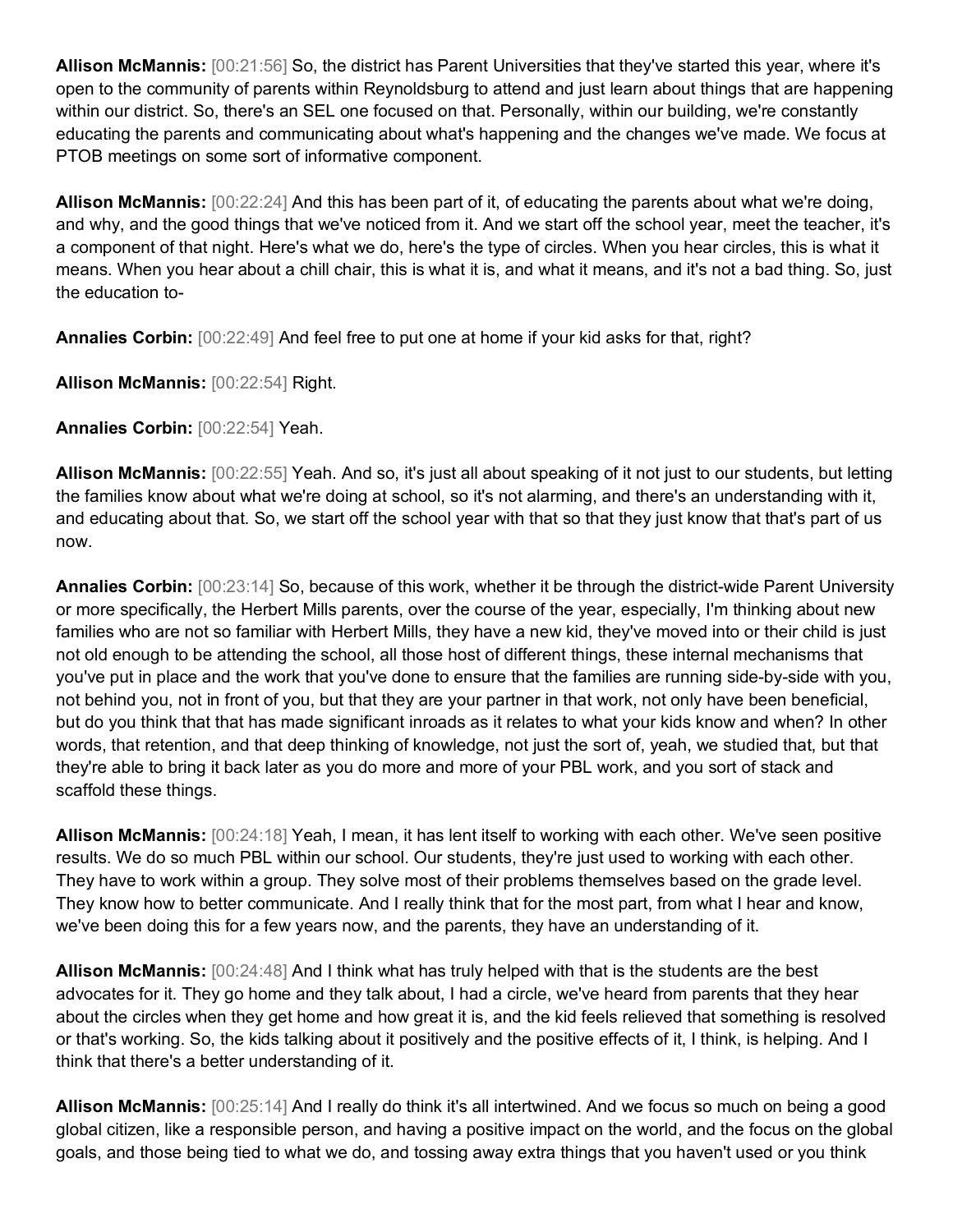you don't need. We talk about, are you being a responsible consumer? All of those types of things. And I think that there's carryover of that.

**Allison McMannis:** [00:25:42] And the students, they really see the connection. They're using words that are amazing now because we have just incorporated it into life there. I see a lot of carryover in all grade levels, ages. And you'd mentioned some new families, too, I think there is a lot of communication. It has to happen if someone's coming and who hasn't seen this process happen within our building. And I think sometimes, there's questions just from those of us who grew up without this style of teaching, and learning, and this mindset.

**Allison McMannis:** [00:26:18] And there are so many people thinking of like the old school ways of punishment or handling problems, and questions, sometimes, why that's not happening. And then, I just think over time, when you can see the results of it and they hear the positive feedback from their own children, it makes a huge difference. And we can communicate what we see as positive effects within the classroom, too. It doesn't take long to buy into this new great way of thinking about things.

**Annalies Corbin:** [00:26:46] Right. And I think that the other thing that's really interesting with this, and I guess this was really sort of the heart of my question, sometimes, depends on your location and a whole host of factors, we all know that. But oftentimes, what I hear from schools, especially elementary schools, is that they struggle so mightily with parent engagement, and how to really, truly get parents to socially, emotionally, physically, and in the moment, invest not only in their individual kid, but in the school and the school culture itself. And it sounds like that through this mechanism, you have a completely different level of parent engagement in your classroom than the previous. Is that the case or is it just sort of seem that way, from the outside looking in?

**Allison McMannis:** [00:27:39] No, I think it's different. And I think it's better, for sure. And I think parent engagement, just in general, and there's all sorts of factors that go into that, and that it's a continual work in progress to get more people engaged, and active, and aware of what we're doing and why. But personally, just for myself, through the transition of this whole thing, I think the more we communicate about it and the more the students have talked about it, the parents are using the terminology now and are accepting of it. And I do think that they're more engaged, at least with learning about it and being involved with it than I think what used to happen.

**Allison McMannis:** [00:28:24] And that's just me, but we've had parents, I, personally, in my classroom, and I am sure it has happened in other places, have asked to initiate circles and have talked about the positive impact that their child has felt at home and the communication at home that's happening because of how something has been handled at school. So, I think that they're engaged with it, and accepting of it, and willing to learn about it. But parent engagement, We can all do a better job with it, of trying to get more involved. It's a continual work in progress. It's-

**Annalies Corbin:** [00:29:01] It is, for all schools.

**Allison McMannis:** [00:29:04] Yes.

**Annalies Corbin:** [00:29:04] It's not unique to Herbert Mills, and I wasn't suggesting that.

**Allison McMannis:** [00:29:07] No, no, I know.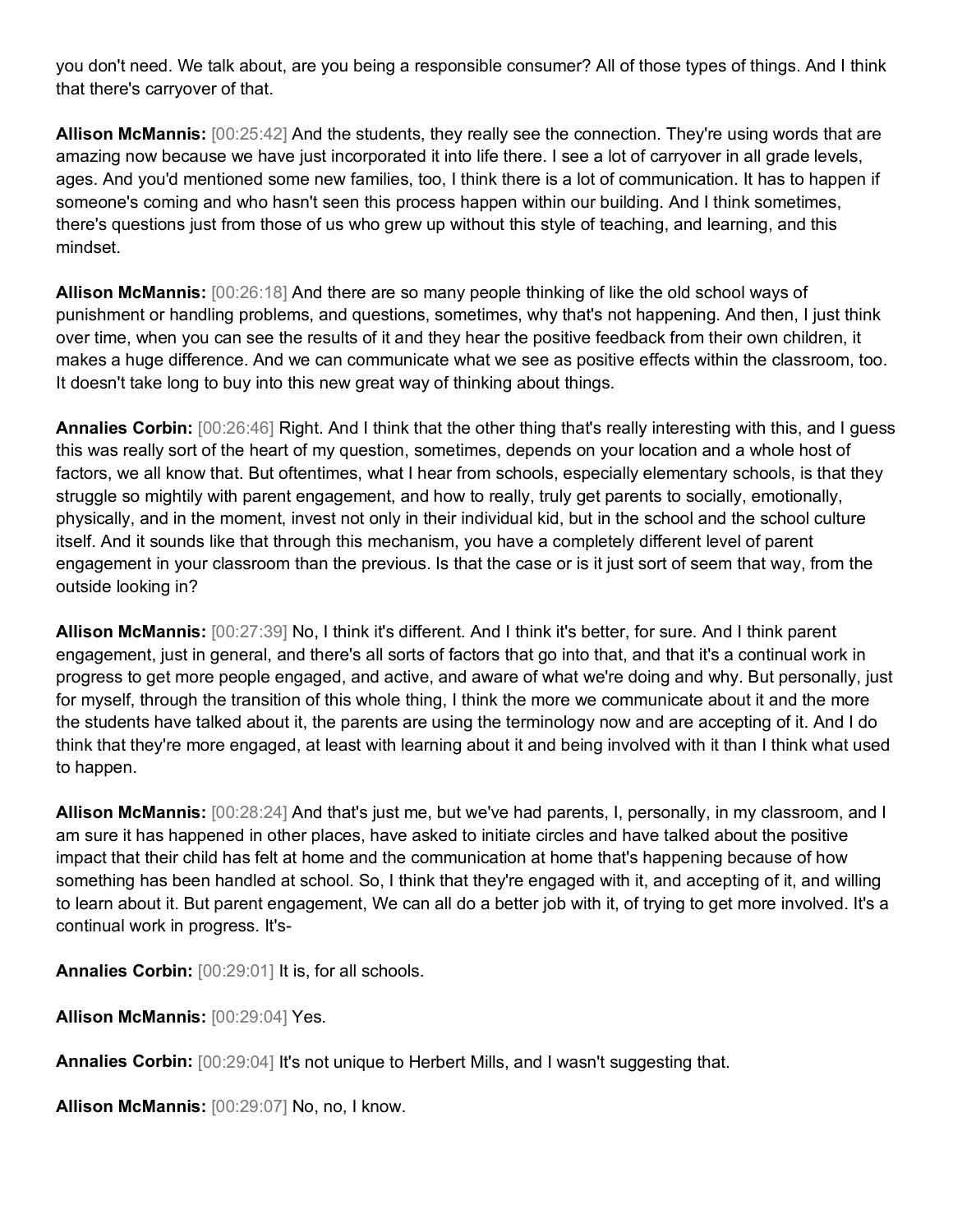**Annalies Corbin:** [00:29:07] And just for anybody listening, this is a global issue, right? I mean, there are so many things that families, no matter what that family makeup looks like, are juggling, right? Life happens. There's the real world, and then there's this other thing, right? There's this thing that we do with our kids, and it's a lot of work. And it's one of those things that will always be an ongoing process and a work in process, right?

**Annalies Corbin:** [00:29:31] Because it has to be an effort that changes along with the times where we are in the world, which gives me the perfect segue because this episode will come out while we are all still in this unique space in the US with COVID-19. Our governor just announced that we will not be returning to school physically this academic year, which, although not a surprise to everybody in the world of education, was nonetheless disappointing on some levels, right?

## **Allison McMannis:** [00:30:08] Yes.

**Annalies Corbin:** [00:30:08] Because where everybody is collectively sort of missing that human touch, and yet, how have you or I assume two things, let me back up, and this would be sort of the last piece of our conversation, but I think that folks are going to be really curious about this, right? Because there's a lot of conversation about, how are schools are doing with the shift to virtual? And it's a mixed bag. And that's not what our conversation today is about.

**Annalies Corbin:** [00:30:32] But I'm really, really curious. I'm going to assume that because of all the amazing work that you've been doing all year long prior to this, and your kids, by the time they get to third grade, and this is a school-wide thing, that whether it be the restorative component or the responsive classroom that they are enmeshed in, that a lot of those qualities carry over into experience you're able to have with your kids in a virtual setting.

**Annalies Corbin:** [00:30:58] And on some levels, and I don't want to trivialize it, I would assume it's been easier in the sense that you understand your kids very, very well and they understand you. And so, there's that sort of symbiotic sort of notion, we're sort of in this together. But do you think that because your school functions this way that it sort of had an interplay in the sort of virtual efforts that you guys have been making or is it hard to tell?

**Allison McMannis:** [00:31:27] I think so. I think I feel it. We have been having virtual circles through Google Meet. And that was pretty amazing to have that in real time, and talking about how we feel about this, and what's going on, and suggestions, and how can we help you handle this better or what do you need from us? I think it's lent itself to us. The kids know that we're out for their best interests and we'll do all that we can. And I feel like we know our kids really well.

**Allison McMannis:** [00:31:55] And like you said, they know us. And there's such an emphasis on talking through your feelings. And just the communication has been amped up since we've started all of this. But having to communicate completely away from each other through this whole time has like forced us to really be so intentional about what you're typing each time, and communicate what you really mean and feel, and the messages that we see from each other.

**Allison McMannis:** [00:32:24] We use Seesaw, the online portfolio platform, and that has been a life saver to get videos on there, and messages, and trying to be positive about things through their knowing that they might need that extra positivity at home, that has been amazing. And the Google Meets have been amazing and we've tried to continue some normalcy through that by having the circles. And I think because that already was